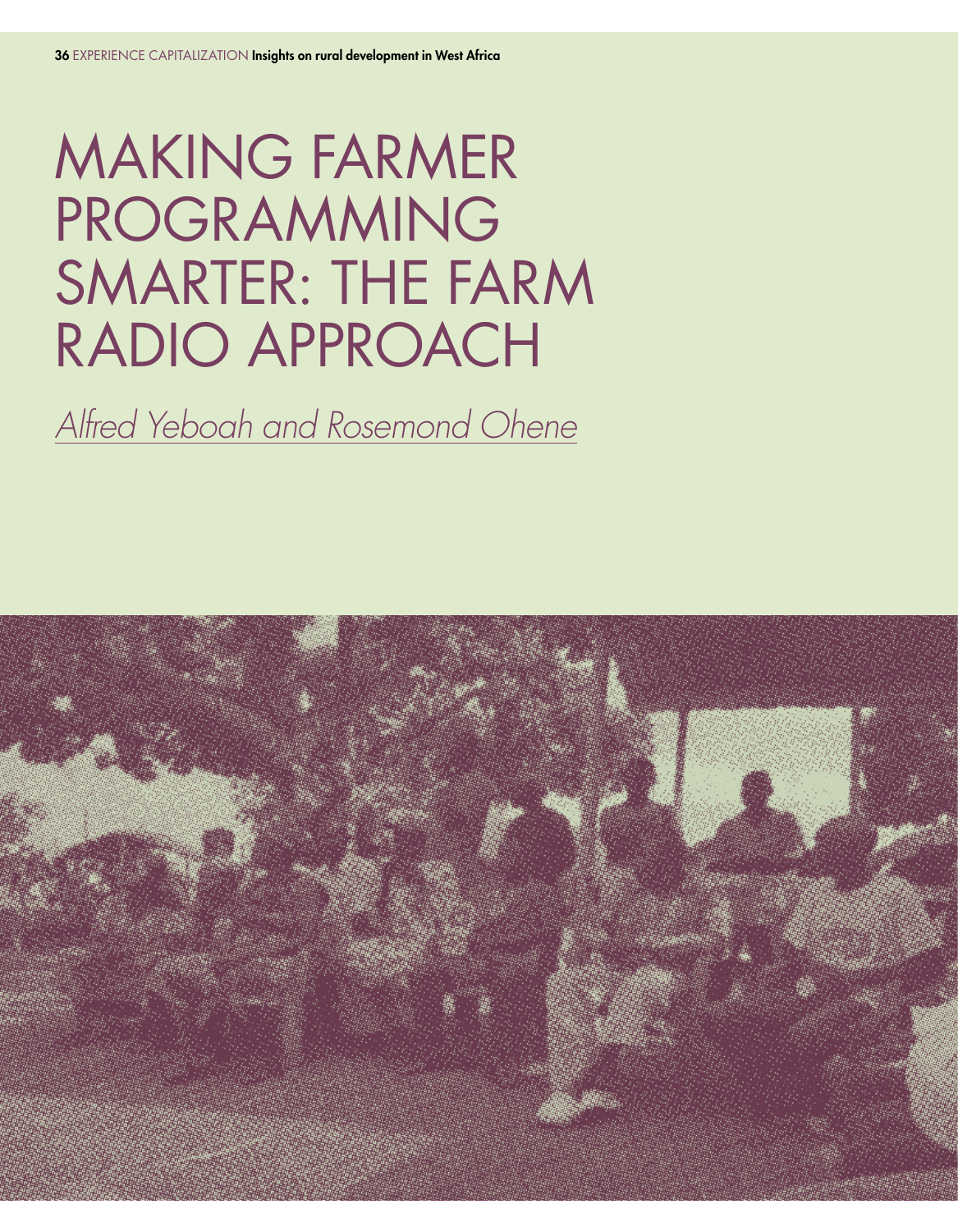Suppliers of radio extension programmes in Ghana have been supported by Farm Radio International to make their programmes more participatory and engaging for smallholder farmers. With access to interactive, accurate, timely and interesting information, farmers have reported increased yields and incomes. Radio broadcasters have also been able to make their radio programming more financially sustainable.

*Cover A radio listener group in Aworopata community in Ghana's Brong-Ahafo region* I n Ghana, extension is mostly provided by the government. However, the Ministry of Food and Agriculture does not have the manpower needed to ensure that its network of agricultural extension workers reaches every farmer. Some smallholder farmers, therefore, have never interacted with an extension agent or received extension support of any kind.

Local production of food crops is predominantly carried out by smallholder farmers who rely on rainfed production, a limited use of inputs, low mechanisation, and inadequate post-harvest facilities. These are farmers who own small plots of land on which they grow subsistence crops, relying almost exclusively on family labour. For these farmers, increased productivity depends on an improved access to proven, afordable technologies and practices, and on their willingness and ability to adopt them. If smallholder farmers are to increase their productivity and profitability, they need to adopt yield-enhancing technologies and practices such as farm inputs and planting a maize crop in rows.

### **A communications tool**

Radio is a great communication tool for African farmers as most have access to it. Radio can provide important and timely information in a farmer's own language, and radio (often coupled with mobile

phones), can give farmers a powerful voice. But radio is not always efective. Farmer programmes often do not provide quality, interactive content and the voices of farmers are rarely heard. 'Experts', on the other hand, are featured and respected, whether they are helpful or not. Programme hosts can often be disdainful of farmers and important issues are ignored or avoided because they are complex, sensitive, or require additional resources. Broadcasters often receive no training, and are expected to produce efective programmes with little or no guidance or support. And most agricultural broadcasting is very boring to listen to!

Too frequently, radio stations think that a farmer programme is a slot in the schedule into which they can simply 'dump' agricultural information and hope that farmers will listen and use it. But a radio programme is a *distinct* communication tool, with its own strengths and weaknesses, like a novel, a comic strip, or a song. An efective farm radio programme follows *standards* that exploit the strengths of radio.

Farm Radio International, with funding from USAID (September 2014 to January 2017) and the Canadianfunded International Development Research Centre's International Food Security Research Fund (November 2015 to February 2018), is leveraging the use of community radio programming to harness the impact of radio extension on the farming businesses of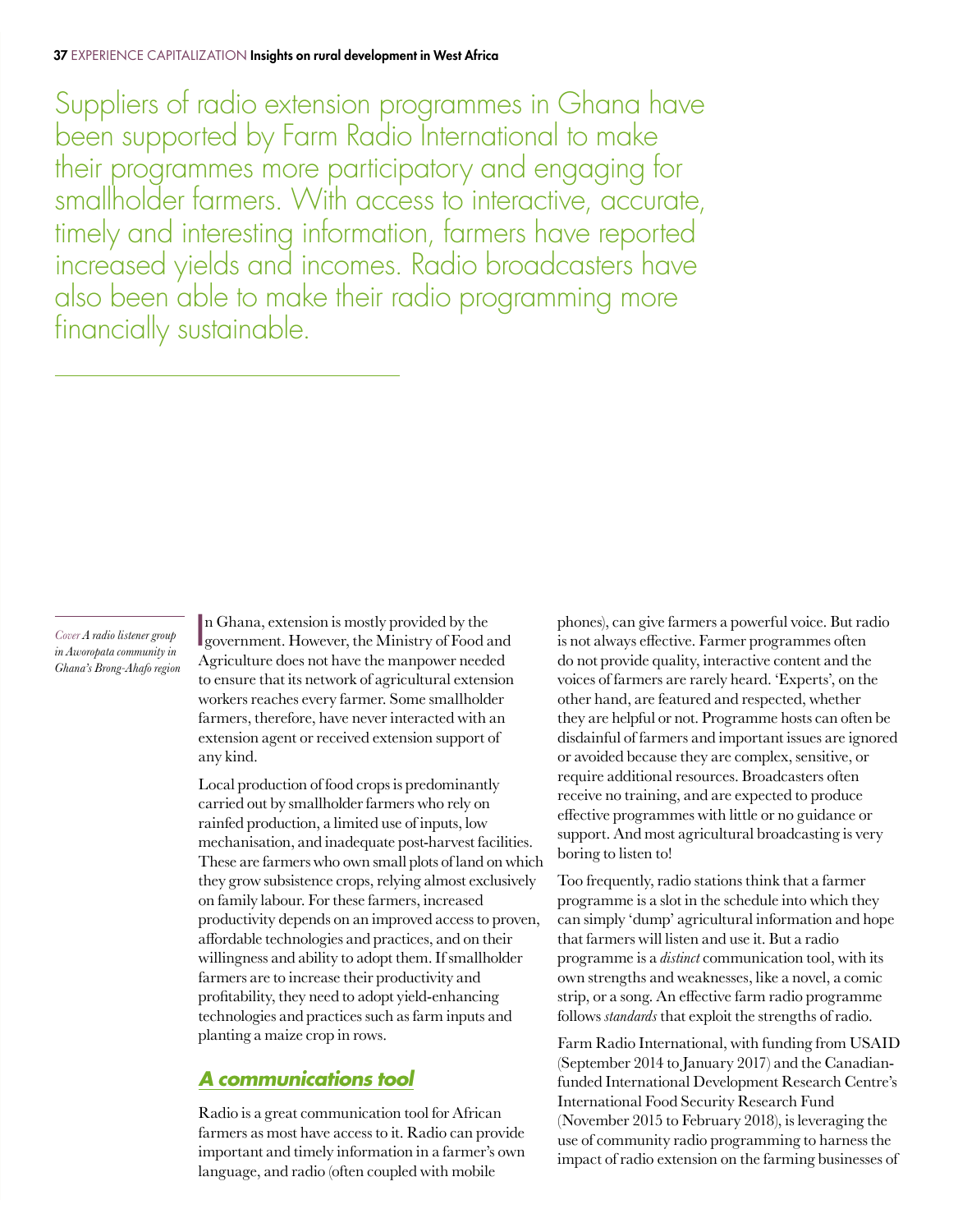# A radio programme is a distinct communication tool, with its own strengths and weaknesses.

smallholders, and to make the production of such radio programmes financially sustainable. This easy approach targets the suppliers of radio extension to make radio programmes more participatory and engaging for the smallholder farmers who desperately need tailored information in a timely fashion.

#### **The FRI approach**

Farm Radio International began by working with community radio station hosts to conduct exploratory research to understand the key characteristics of the farmers whose behaviour the project team sought to change, as well as to understand the environment in which farmers live, work, and make decisions. The aim was to understand the everyday experiences of smallholder farmers. The needs, goals, fears, values, behaviours, and interests of smallholder farmers were gained through observation and face-to-face

conversations with them. Participants were also asked to share an experience or story, focusing on their farming activities in a typical day and use of technologies, to feed into the exploratory research. Farmers were also asked about which types of media they listened to during diferent parts of the day, and whether they interacted with any of them.

The exploratory research provided a solid understanding of the opportunities to reduce the barriers farmers face in adopting new technologies. Farm Radio International then used the research to train farm broadcasters to make their programmes useful and interesting – and even empowering – and ensure the programmes would have a wide audience of both women and men farmers. To facilitate this training of broadcasters, Farm Radio International pulled together 'best practices' of farm broadcasters, and grouped them in a way that would be easy to remember and use (see Box).

# **VOICE standards for effective farmer radio programming**

V– The programme values small-scale farmers, both women and men. It respects farmers for their hard work producing nutritious food for their families and markets, often in the face of major challenges. It reaches out to farmers to understand their situation, and is dedicated to supporting them in their

farming work and in their efforts to improve rural life.

O – The programme provides farmers with the opportunity to speak and be heard on all matters. It encourages small-scale farmers to name their concerns, discuss them, and organise to act on them. It holds to account those with a duty to hear farmers and serve their needs.

I – The programme provides farmers with the information they need, when they need it. Farmers require specific information and they need it in time to act on it.

 $C$  – The programme is consistent and convenient. It is broadcast at least weekly, at a time when women and men farmers can listen.

 $E$  – The programme is entertaining and memorable. It appeals to the interests and tastes of a wide range of local farmers. Complicated material is presented in a way that helps farmers remember it.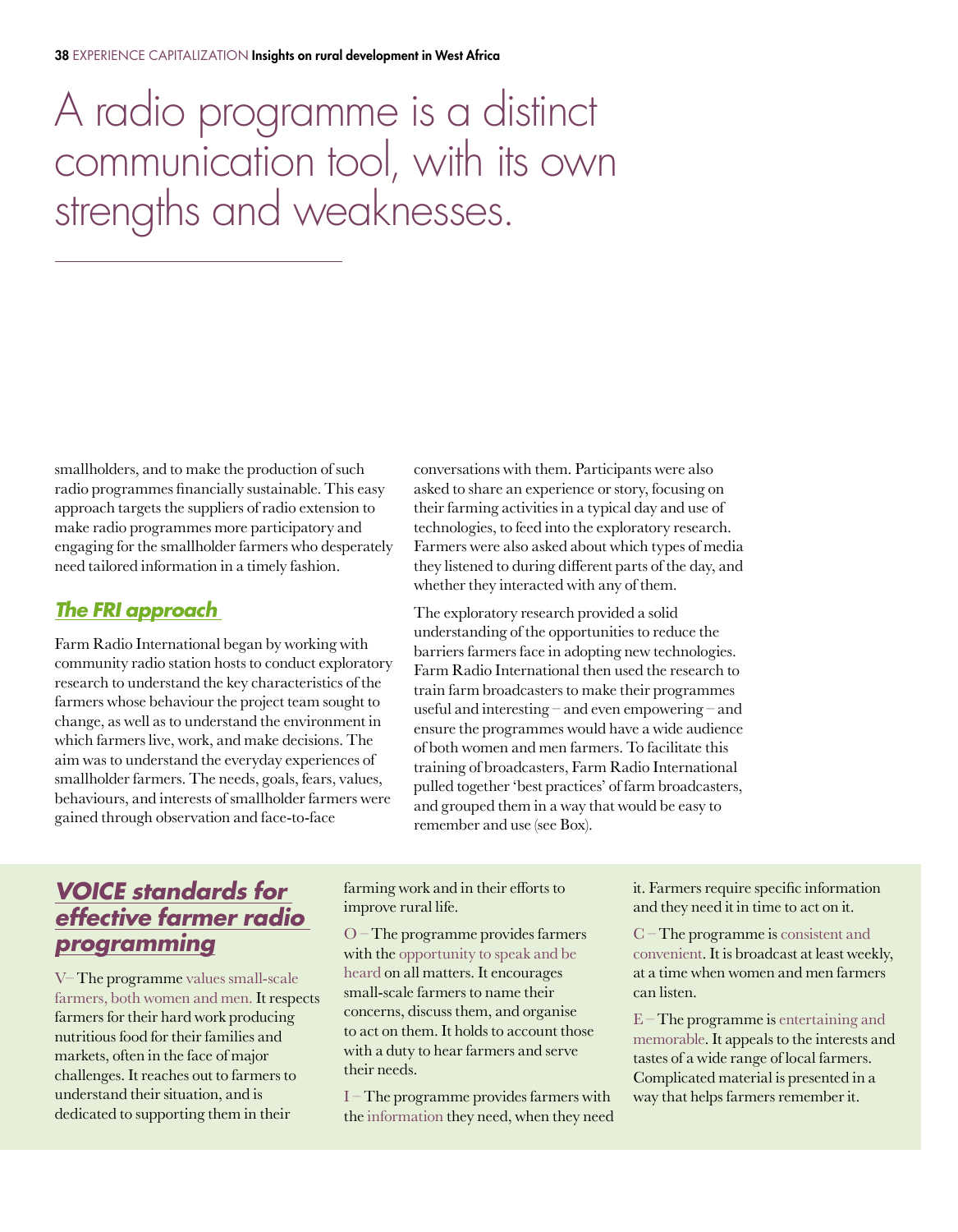

# **Importance of rural radio**

Three maize farmers in an isolated community of Nsokonee Dentekrom have made significant improvements to their farms and livelihoods since beginning to listen to the AgroTech radio programme. Jenet Owusua, Susanna Nyarko, and Saah Olivia are leaders in their community.

Owusua, who has 20 years of farming experience, used to plant 'all over the place' by broadcasting her maize seed, but says that after listening to the programme she

has changed and structured some of her previous practices. For example, she now plants in rows, which has afected the farm positively.

"We haven't done the harvesting yet," Owusua said, "but we are anticipating a much higher yield than in previous years. It's going to help us with our expenses, especially when it comes to paying school fees and hospital bills. This year's yield will go a long way." She is expecting to yield 3–4 times more than normal. "Sometimes when we go to the farms, we don't want to come back to the house as we're seeing the maize grow beautifully in rows," Owusua

explained. "We're just so happy, we like to stay and watch our plants. It's fulfilling."

Nyarko, who has 25 years of farming experience, now knows the importance of the way she plants and applies the good agronomic practices she learned from the radio programme, and Olivia says she can now better manage her field. "I would like to highlight especially the lessons on fertiliser application. Before the programme, I would farm a very big piece of land without but it was no use; but now I just feel very happy. All three of us do," she added.

*Above Saah Olivia (32), Susuana Nyarko (56), and Jenet Owusua (41) from the Nsokonee Dentekrom community near Techiman, Ghana*

A next step has been the formation of community listener groups. According to farmers, they learn better in groups and like hearing the opinions of others, so they were encouraged to form groups within their communities to enable them listen to content aired over the radio. Farm Radio International trained community members to run discussion sessions with these groups after listening and interact with the programme.

The listening groups allowed for the exchange of difering ideas in the uptake of new ideas. A trusted community member (an agricultural field advisor or a community leader), rather than an outsider or an official, served as a trusted source of information. This encouraged the adoption of ideas that were aired on local community radio programmes. The use of Community Information Centres to remind farming communities by announcing the days and time for airing the radio programmes also proved efective and increased listenership.

#### **What was achieved?**

Listenership data from radio broadcasters revealed that on 24 October 2016, Adars FM had over 61,000 unique listeners, and the highest listener figures for its repeat show occurred on 10 July 2016, with 77,000 unique listeners tuning in. On 16 November 2016, Radio Bar had 73,000 listeners. Across all of the radio stations Farm Radio International recruited, 486,390 individuals were reached and 22.1% adopted new agronomic practices. Although likely to be an underestimate, Farm Radio has calculated that an additional 535,000 hectares is being cultivated with improved agronomic technologies.

A listener survey in November 2016, focusing on which technologies farmers had adopted, revealed that those who had listened to interactive radio programmes that promoted row planting were more likely to practice this planting method (79.5%) than non-listeners (73%). Listeners were also more likely to